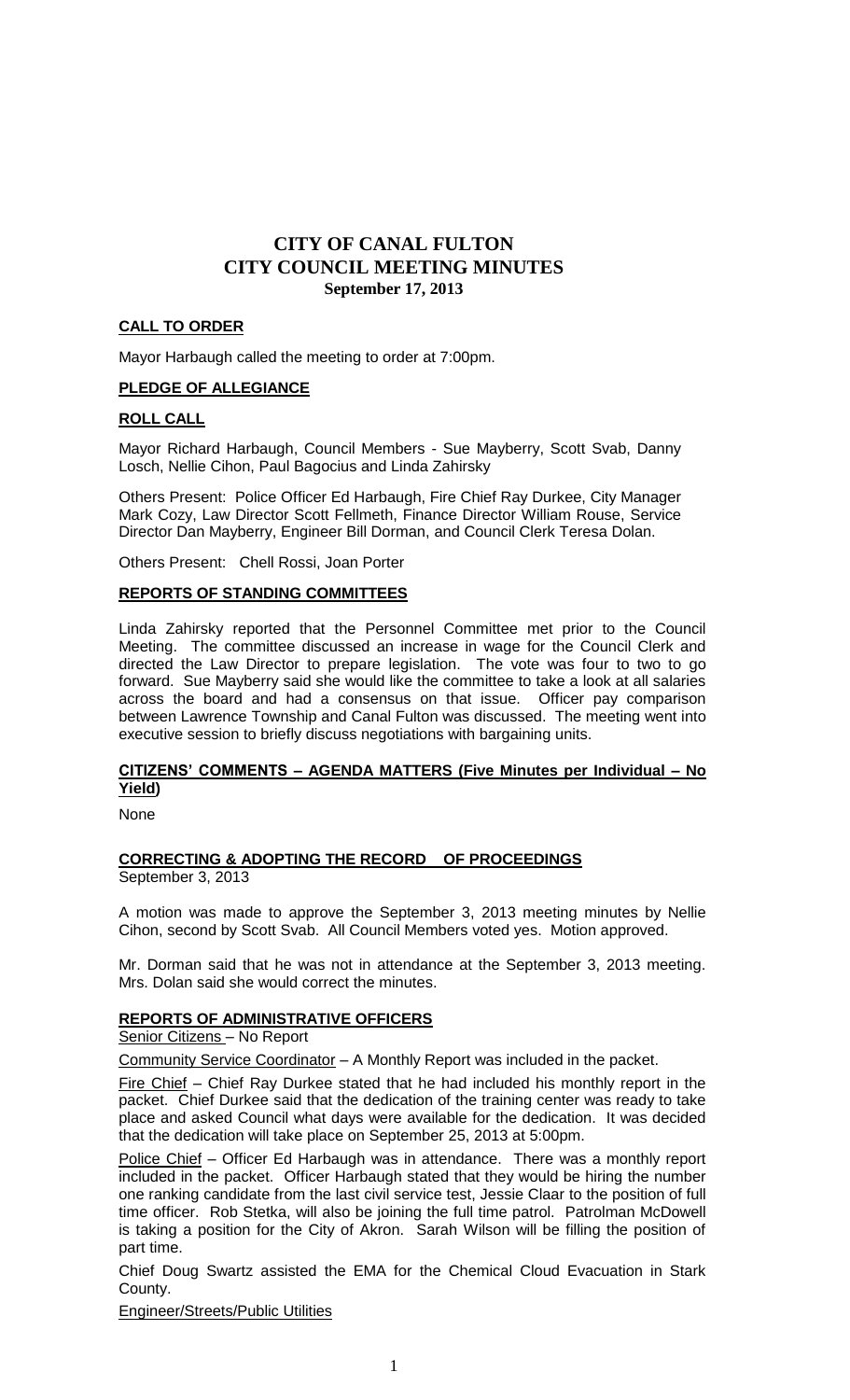Engineer Bill Dorman reported on Locust/Portage. Paving will continue with geotextile fabric from the Senior Center to Millfield. The paving will continue on September 21<sup>st</sup> and 23 $^{\text{rd}}$ .

OPWC grant applications were filed for the Locust Street Relief project and the Cherry/Locust Street Intersection.

The Wooster Street Storm Sewer project is being redesigned due to lack of easement.

Danny Losch asked if the telephone pole was going to be removed for the Locust/Cherry project. Mr. Dorman said yes it would be relocated. Mayor Harbaugh asked about the gray house on the corner of Cherry and Locust if it will have to be torn down. Mr. Dorman said he did not know yet.

Dan Mayberry stated that painting of public spaces and crack sealing are going on. Leaf pick up will probably begin early this year.

The department is currently working on painting at the Waste Water Treatment Plant. Painting will also begin soon on the St. Helena II. Miller Painting will be doing the work.

#### Finance Director

Finance Director William Rouse included August Financials in the Council Packet. A motion was made by to accept the August Financials by Linda Zahirsky, second by Scott Svab. All Council Members voted yes. Motion approved.

Mr. Rouse stated that he is currently working on the 2014 budget with department heads. Healthcare Brokers are currently being contacted and the department along with Administration is reviewing Health Insurance Costs. Mr. Rouse believes the budget model is good and he requested a Finance Committee Meeting for Council to review the budget.

A motion was made to have a Finance Committee Meeting on October 29, 2013 at 7:00pm by Scott Svab, second by Linda Zahirsky. All Council Members voted yes. Motion approved.

#### **City Manager**

City Manager Mark Cozy passed out a written report at the Council Meeting.

Mr. Cozy stated that the Dog Park was closed at this time due to the illness that has been reported in the area.

The Canal Fulton YMCA Board has pledged to contribute the remaining of the \$1,500 needed to move forward with the FourSquare Study.

#### Report of Mayor

No Report.

**Parks & Recreation Board** 

No Report.

#### Law Director

Law Director Scott Fellmeth passed out proposed legislation for a first reading on October 1st. The legislation is an ordinance amending part nine, title three-utilities of the Codified Ordinances of Canal Fulton, Ohio to create Chapter 934. Billing and Repealing any Ordinance in Conflict Therewith. Mr. Fellmeth wanted the first reading October 1<sup>st</sup> with a final vote in November.

Paul Bagocius asked if this would allow enough time for the Utility Department to be ready for any changes.

#### **THIRD READINGS**

None

#### **SECOND READINGS**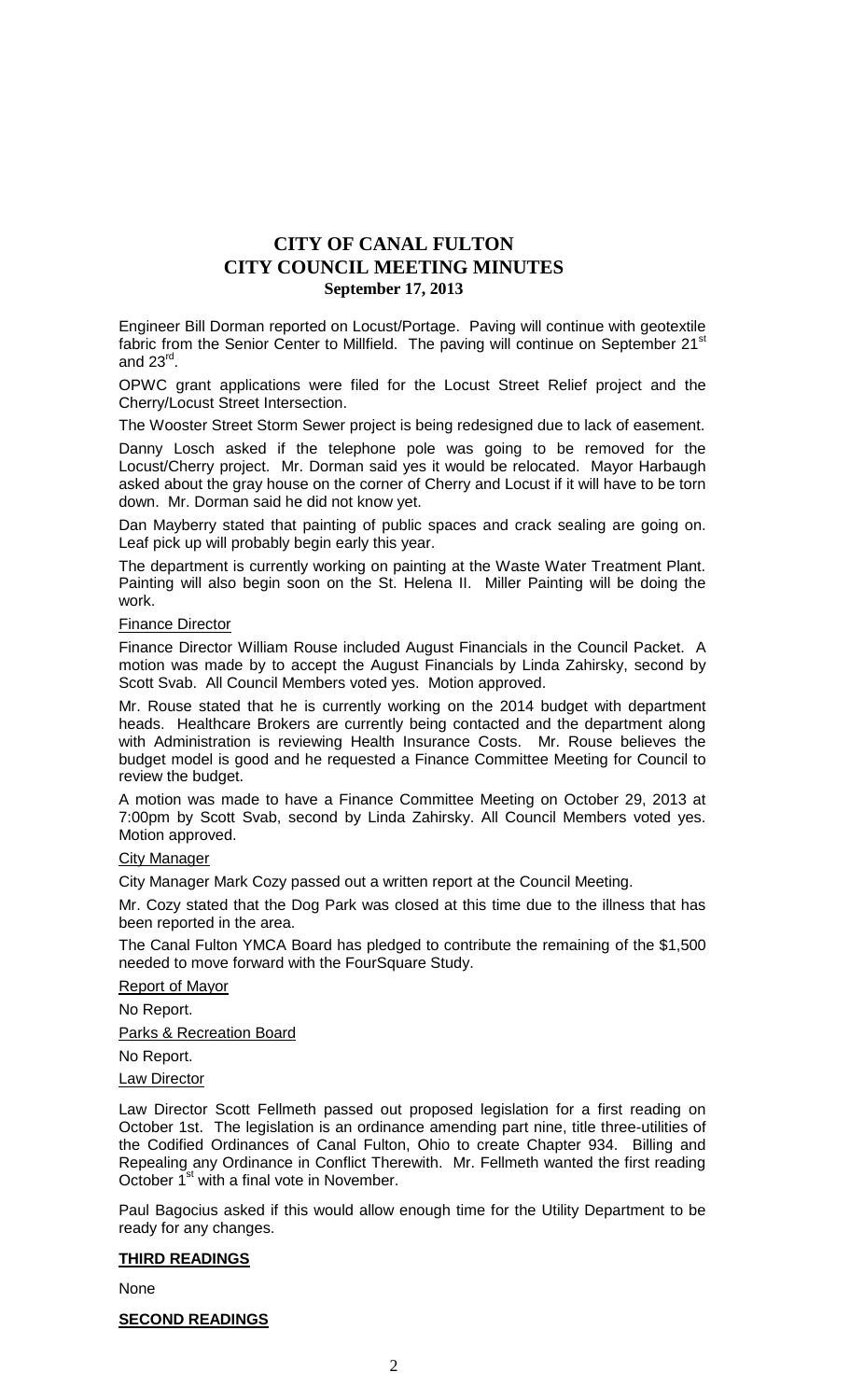#### None

**Resolution 21-13:** A Resolution by the Council of the City of Canal Fulton, Ohio to enter into a grant agreement with the Ohio Development Services Agency.

#### **FIRST READINGS**

#### **P.O.s**

**P.O. 7968:** to Ohio Treasurer of State in the amount of \$4,100.00 for the 2014 Public Water System License Fee

A motion was made to approve P.O. 7968 by Danny Losch, second by Sue Mayberry. All Council Members voted yes. Motion approved.

**P.O. 7960:** to CTI Engineers, Inc. in the amount of \$7,670.00 for Flow Study of Lift station, D – E & F Waste Water Pumps

A motion was made to approve P.O. 7960 by Nellie Cihon, second by Scott Svab.

Paul Bagocius wanted to know why the City was paying for this study since the connection was going to be for Stark County to provide sewer services to Clinton. Mr. Bagocius stated that we should ask for the other parties involved to pay for the Flow Study. All other Council Members agreed. Mr. Cozy stated that he would look into the other parties paying for the Flow Study.

All Council Members voted no. Motion Fails.

**P.O. 7959:** to Olde Canal Days Festival, Inc. in the amount of \$3,074.00 for the City portion of Olde Canal Days Festival

A motion was made to approve P.O. 7959 by Nellie Cihon, second by Danny Losch. All Council Members voted yes. Motion approved.

**P.O. 7980:** to Tri C Concrete and Excavating in the amount of \$15,600.00 for concrete road replacement

A motion was made to approve P.O. 7980 by Linda Zahirsky, second by Nellie Cihon. All Council Members voted yes. Motion approved.

Scott Svab asked Dan Mayberry the number of streets that would be repaired. Dan said the repairs would be all over the City.

**BILLS** - August Bills \$401,147.76

A motion was made to receive the August Bills by Lind Zahirsky, second by Nellie Cihon. All Council Members voted yes. Motion approved.

### **OLD/NEW/OTHER BUSINESS**

A motion was made to Change the November 5, 2013 Council Meeting to November 6, 2013 at 7:00pm due to Election Day by Linda Zahirsky, second by Nellie Cihon. All Council Members voted yes. Motion approved.

#### **REPORT OF PRESIDENT PRO TEMPORE**

Linda Zahirsky stated that she attended the Apple Festival in Clinton. She said the festival was very successful and thought the City could do something like that.

#### **REPORT OF SPECIAL COMMITTEES**

#### **CITIZENS COMMENTS – Open Discussion (Five Minute Rule)**

None